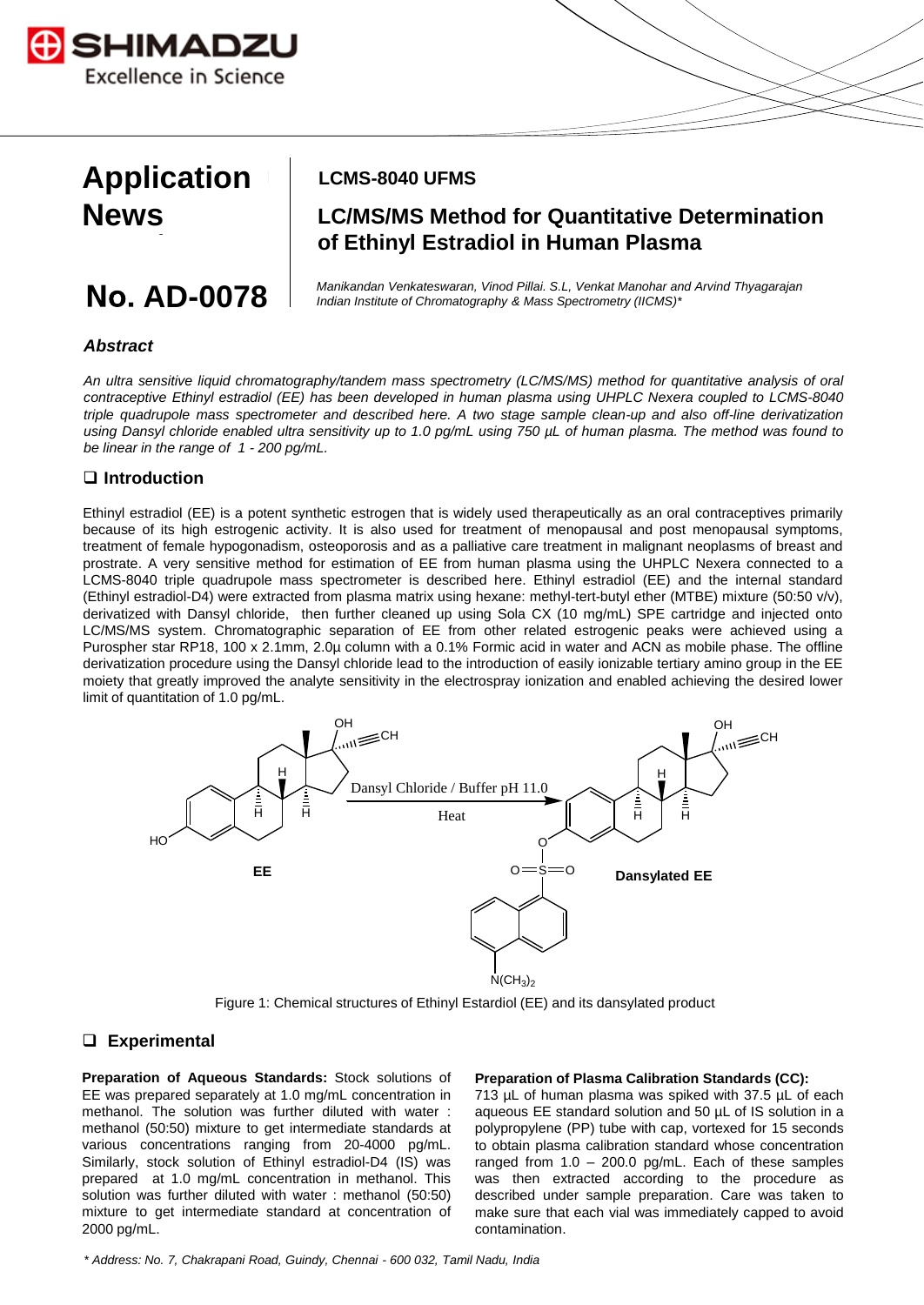**Preparation of Plasma Quality Control Standards (QC):** The quality control standard solutions were prepared at three intermediate concentrations of CC standards namely 3.0, 90.0 and 180.0 pg/mL (LQC, MQC and HQC respectively). Six individual preparations of each of the QC standards were prepared to evaluate precision and recovery. Each of these sample preparation was then extracted according to the procedure as described under sample preparation.

**Sample Preparation**: Ethinyl estardiol has only a limited ionization in the ESI source. Hence, in order to enhance ionization, a derivatization with dansyl chloride has been suggested in the literature. A liquid-liquid extraction was used first to extract the drug from the plasma matrix followed by derivatization with dansyl chloride in a water bath. After dansylation, the sample was cleaned up through additional SPE step and then introduced onto the LC/MS/MS system. By way of a two stage sample cleanup, most of the phospholipids from the plasma matrix was removed and other closely related estrogenic compounds that are present were either removed or well resolved from the EE.

To 750 µL of plasma sample in a PP vial, 100 µL of 0.1M hydrochloric acid was added and mixed briefly for 10s. Then, 2.5 mL of mixture of Hexane and MTBE in the ratio of 50:50 v/v was added. The drug was extracted by vortexing for 15 minutes followed by centrifugation for 5 minutes at 4000 rpm. Two mLs of the top organic layer was removed and evaporated using an Xcelvap solvent evaporator at 45˚C under stream of nitrogen. To the residue, 100 µL of sodium carbonate solution (100mM) was added followed by 150 µL of dansyl chloride solution (0.1 mg/mL in acetone). The mixture was heated in a water bath at 60˚C for 15 minutes. The extracts were mixed with 500 µL of water and then transferred to a Sola CX (10 mg/mL) cartridge that has been already pre-conditioned and equilibrated with 1000 µL each of methanol and water. The cartridge was washed with 1000 µL each of 5% methanol in water (two times) followed by 20% methanol in water and eluted with 2 x 200 µL of Acetonitrile and 2-propanol mixture in the ratio of 90:10 v/v. The eluate was directly injected into the LC/MS/MS system.



Figure 2: Representative overlay chromatograms of EE at LLOQ with blank

#### Table 1: Analytical conditions

| Column                                                       | : Puropsher star RP18,<br>$100 \times 2.1$ mm, $2.0 \mu m$ |                                                  |  |  |  |
|--------------------------------------------------------------|------------------------------------------------------------|--------------------------------------------------|--|--|--|
|                                                              | Mobile phase-A : 0.1% v/v Formic acid in water             |                                                  |  |  |  |
| Mobile phase-B : Acetonitrile                                |                                                            |                                                  |  |  |  |
| Gradient                                                     | : 65%B initial to 85%B in 2 min, ramp to                   |                                                  |  |  |  |
|                                                              | 90%B in 2.5 min, ramp to 95%B in 1.0 min, hold at 95%B     |                                                  |  |  |  |
| for 0.5 min, back to 65% in 0.1 min, equilibrate at 65%B for |                                                            |                                                  |  |  |  |
| 3.9 minutes.                                                 |                                                            |                                                  |  |  |  |
| Flow rate                                                    | : $300 \mu L/min$                                          | DL temp: $250 °C$                                |  |  |  |
| Column temp                                                  | $:35\,^0$ C                                                | Heat block: 400 °C                               |  |  |  |
| Drying gas                                                   | : 20 L/min                                                 | Interface: ESI                                   |  |  |  |
| Nebulizing gas : 3.0 L/min                                   |                                                            | Interface volt: 4.5 kV                           |  |  |  |
| Injection volume : 15.0 µL                                   |                                                            | Run time: 10 min.                                |  |  |  |
| <b>For EE</b>                                                |                                                            |                                                  |  |  |  |
| MRM                                                          | : 529.90 $\rightarrow$ 171.10 Polarity : Positive          |                                                  |  |  |  |
| Dwell time                                                   | : 180 ms                                                   | СE<br>$: -39.0 \,\mathrm{V}$                     |  |  |  |
| Q1 pre-bias                                                  | : -20.0 V                                                  | Q3 pre-bias : -32.0 V                            |  |  |  |
|                                                              |                                                            |                                                  |  |  |  |
| For IS                                                       |                                                            |                                                  |  |  |  |
| <b>MRM</b>                                                   |                                                            | : 534.00 $\rightarrow$ 171.10 Polarity: Positive |  |  |  |
| Dwell time                                                   | : 180 ms                                                   | CE : -41.0 V                                     |  |  |  |
| Q1 pre-bias                                                  | : -40.0 V                                                  | Q3 pre-bias : -32.0 V                            |  |  |  |
|                                                              |                                                            |                                                  |  |  |  |

#### **Results and Discussion**

#### **LLOQ**

The concentration of EE at lower limit of quantitation (LLOQ) was determined to be 1.0 pg/mL. This was confirmed from the coefficient of variance (%CV) of 15.08% for the six replicate injections of EE at this concentration. A representative mass chromatogram of EE at its LLOQ concentration and the blank is presented in Figure 2.



#### **Linearity**

The CC standards were used to construct a calibration curve by plotting the area ratio of EE with respect to IS versus the concentration of CC standards. Linear curve fit type was used and weighted  $(1/x<sup>2</sup>)$ . A linear dynamic range of 1.0 to 200.0 pg/mL was achieved for EE with  $R^2$  value of 0.9988 that meets the acceptance criteria. Figure 3 shows a representative calibration curve of EE in plasma using Ethinyl estradiol-D4 as internal standard. Table 2 summarizes the back calculated concentrations obtained for the calibration standards.

The LC-MS conditions are summarized in Table 1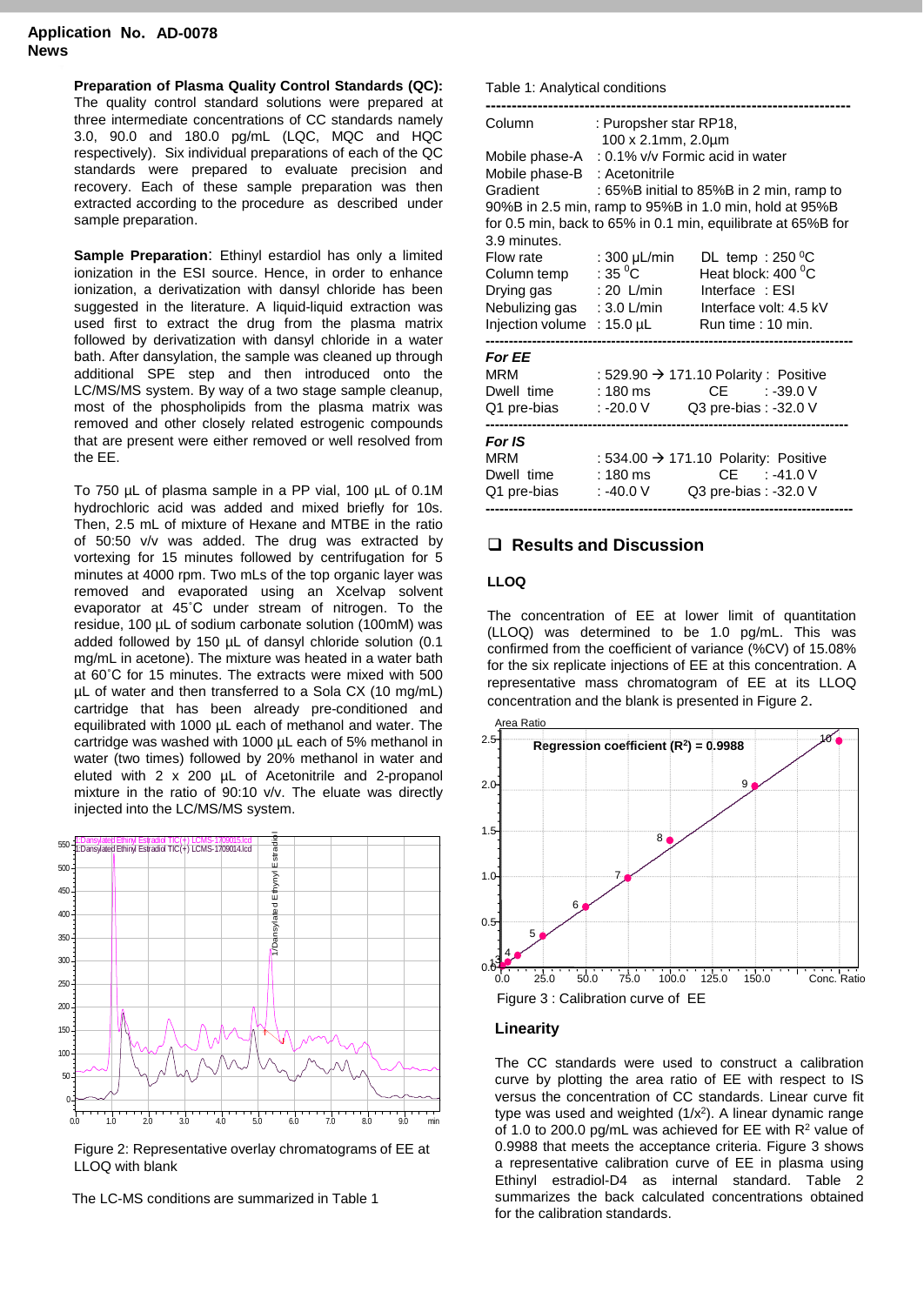| Nominal<br>Concentration<br>(pg/mL) | Measured<br>Concentration<br>(pg/mL) | Accuracy* |
|-------------------------------------|--------------------------------------|-----------|
| 1.0                                 | 1.0                                  | 100.5     |
| 4.0                                 | 4.0                                  | 98.8      |
| 10.0                                | 9.7                                  | 97.2      |
| 25.0                                | 25.5                                 | 102.0     |
| 50.0                                | 49.9                                 | 99.8      |
| 75.0                                | 74.3                                 | 99.1      |
| 100.0                               | 106.5                                | 106.5     |
| 150.0                               | 151.9                                | 101.3     |
| 200.0                               | 189.8                                | 94.9      |

Table 2: Accuracy of EE in CC samples

\* Expressed as Bias = (mean concentration / nominal concentration) x 100

#### **Precision & Accuracy of QC Samples**

Low, middle and high QC samples containing EE were prepared at concentrations of 3.0, 90.0 and 180.0 pg/mL in plasma. The precision (%CV, n=6) of the QCs for EE varied from 3.3 to 9.8 % while the average percent accuracy for QC samples were 96.6% (Table 3). A representative mass chromatogram of MQC and HQC are shown in Figure 4 and 5.



#### Table 3: Precision and accuracy of EE in QC samples

| Nominal Conc.<br>(pg/mL) | Measured<br>conc. (pg/mL) | Accuracy* | Precision<br>$(n=6)$ |
|--------------------------|---------------------------|-----------|----------------------|
| 3.0                      | 2.7                       | 90.0      | 9.8                  |
|                          | 3.4                       | 113.3     |                      |
|                          | 2.7                       | 90.0      |                      |
|                          | 2.9                       | 96.7      |                      |
|                          | 2.7                       | 90.0      |                      |
|                          | 2.7                       | 90.0      |                      |
| 90.0                     | 89.6                      | 99.6      | 3.3                  |
|                          | 86.8                      | 96.4      |                      |
|                          | 82.3                      | 91.4      |                      |
|                          | 87.7                      | 97.4      |                      |
|                          | 86.8                      | 96.4      |                      |
|                          | 83.1                      | 92.3      |                      |
| 180.0                    | 183.0                     | 101.7     |                      |
|                          | 186.8                     | 103.8     |                      |
|                          | 176.5                     | 98.0      | 3.6                  |
|                          | 176.4                     | 98.0      |                      |
|                          | 180.3                     | 100.2     |                      |
|                          | 168.2                     | 93.4      |                      |



Figure 4: Mass chromatogram of EE (A) and IS (B) at MQC Figure 5 : Mass chromatogram of EE (A) and IS (B) at HQC